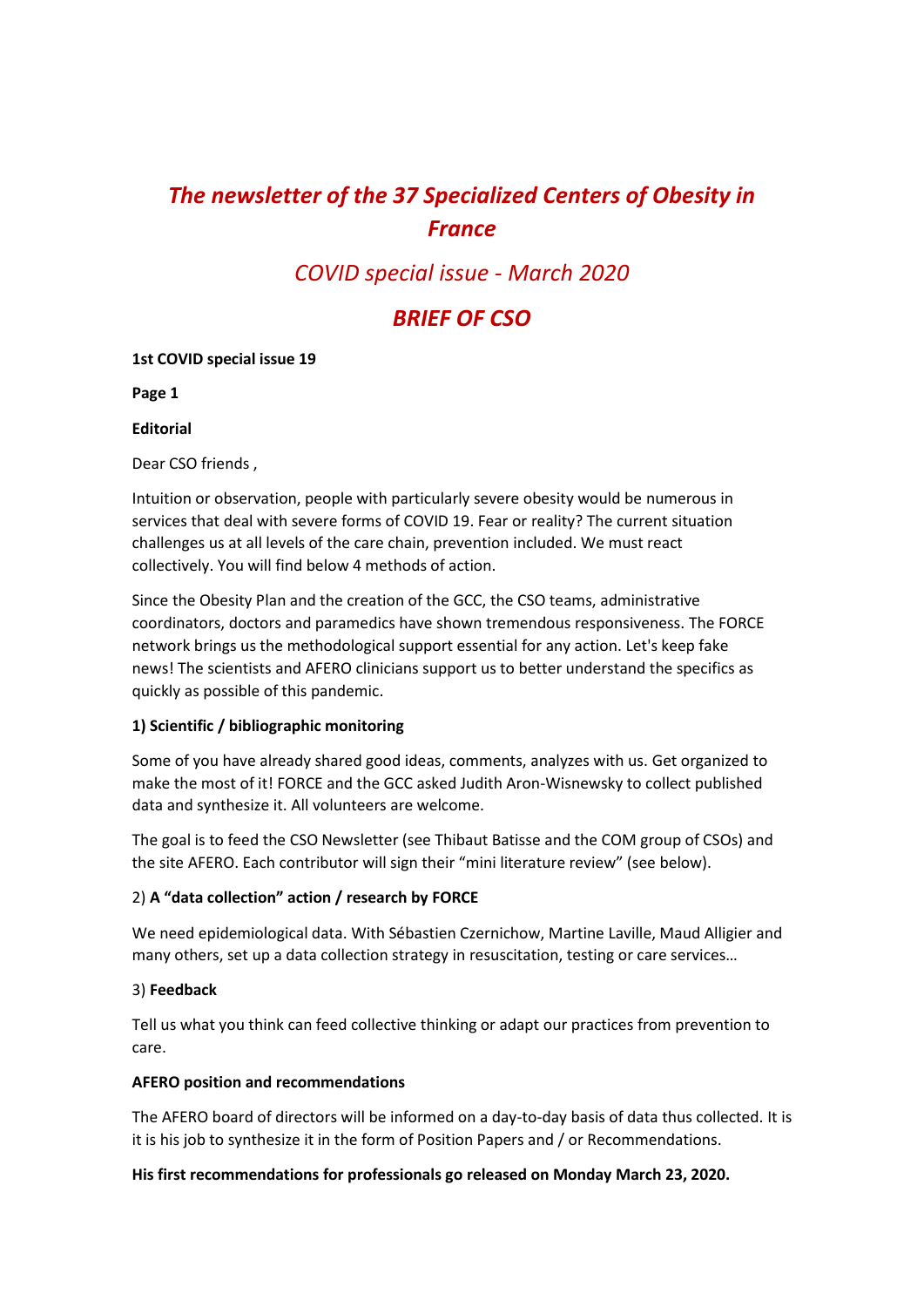We need cohesion for this general mobilization! We owe it to our patients and to the entire population. The Obesity Roadmap asks us to develop and animate the Obesity. It's time to act with rigor and discernment by getting the key messages across to our partners in levels 1 and 2 of the gradation of care, without forgetting the patient associations.

Thanks everyone!

*Muriel Coupaye for AFERO*

*Martine Laville for FORCE*

*Olivier Ziegler for the GCC and the Obesity Roadmap*

**The newsletter of the 37 Specialized Centers of Obesity in France**

COVID special issue - March 2020

**Page 2**

## *FORCE NETWORK*

## *Joint observation and data collection*

Faced with this unprecedented health crisis, the coordination of the FORCE network stresses the importance collect nationwide (where possible) harmonized patient data diagnosed COVID + through a common observation.

Among these data collected, we find all the pathologies \* currently known having have been associated with over-risks. **Given the links observed but not yet demonstrated to this stage, between COVID and obesity, it seems essential to also include characteristics specific to obesity such as:**

- **- BMI> 30**
- **- Weight**
- **- Cut**
- **- Significant weight loss> 10%**
- **- History of bariatric surgery**
- **- Signs of undernutrition**

*\* As a reminder, the pathologies associated with an over-risk listed by the Ministry of Health which should also be present in the COVID + observations of your teaching hospitals:*

*- Chronic Respiratory Insufficiency (under O2 / or not)*

- *- NYHA III or IV heart failure*
- *- Insulin-treated diabetes or with secondary complications*
- *- Pregnancy*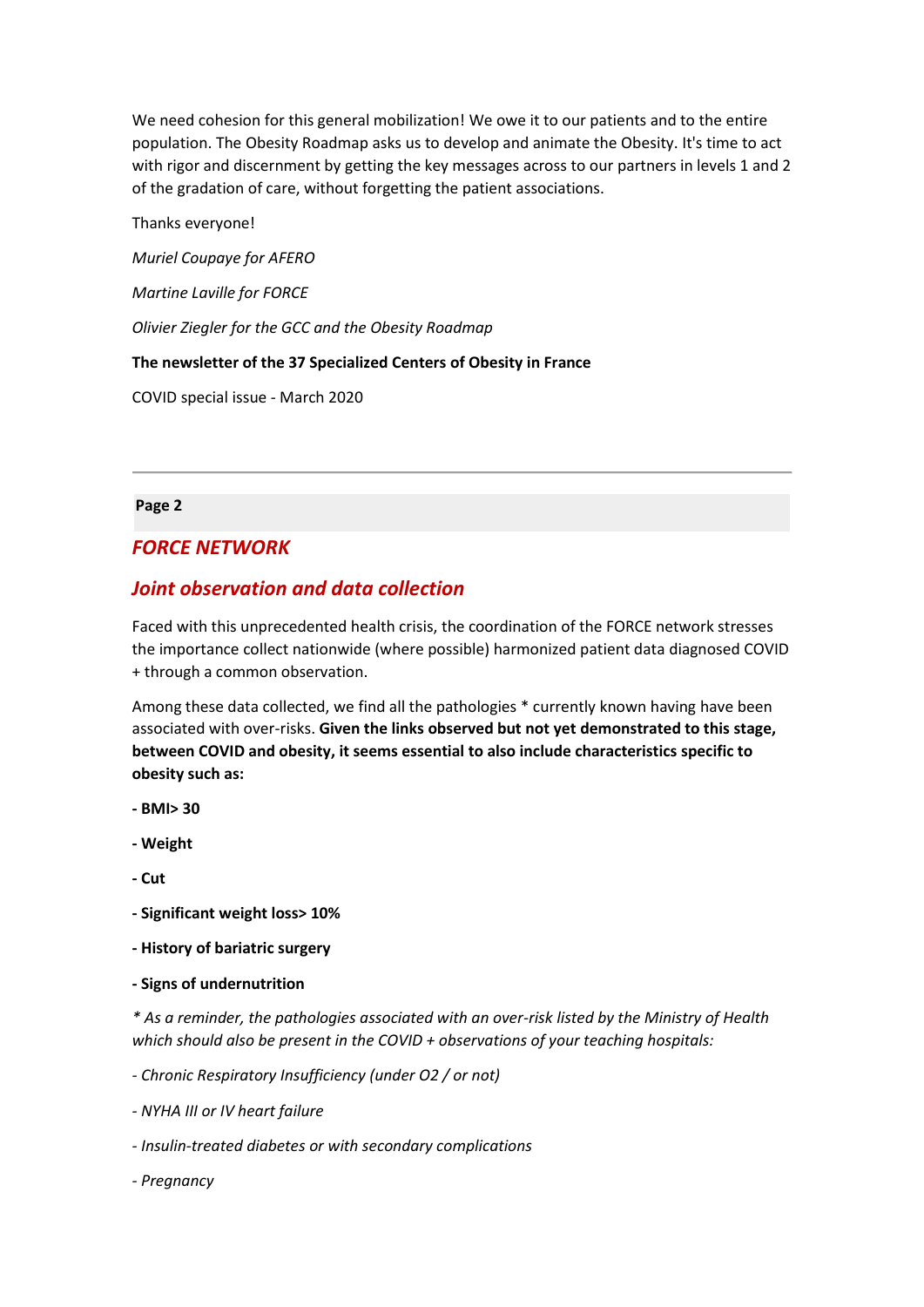- *- Cirrhosis> stage B*
- *- Chronic kidney disease (dialysis / or not)*
- *- Cancer*
- *- Immunosuppression*

*- Medication (antiK chemo, biotherapy and / or corticotherapy for immunosuppressive purposes)*

- *- Uncontrolled HIV infection or CDA <200*
- *- Solid organ transplant or hematopoietic stem ...*
- *- As well as the treatments*
- *- NSAIDs*
- *- Corticosteroid*
- *- Immunomodulators*
- *- Chemotherapy*

Systematic collection of this information (even if it is declared data) will allow to see the influence of these pathologies, including obesity on the evolution of patients.

So, thank you in advance to all, if you have the possibility, to integrate within the observation COVID + implemented in your CHU the specific characteristics of obesity listed above.

#### **Coordination of the FORCE network**

#### **Contact: Maud Alligier; maud.alligier@chu-lyon.fr**

COVID special issue - March 2020

#### **Page 3**

## *COVID-19 and OBESITY*

## *Dr Judith Aron-Wisnewsky*

### 1. Is obesity a risk factor for COVID-19 infection?

There is little international data on obesity and covid 19. Furthermore, if we look at the Chinese data it should be remembered that the BMI thresholds of Caucasian patients between 25 and 30kg / m<sup>2</sup> correspond to BMI thresholds for Chinese patients between 22.5 and 25.9 kg  $m<sup>2</sup>$  in men and 22.8 and 26.6 kg m<sup>2</sup> in women after taking into account total adiposity and distribution of fat 1 . However, there are data on the risks for obese people infection with other respiratory viruses. **See also point 2.**

2. Is there a risk threshold for BMI?

Not really; the threshold of 40 was proposed by the High Council of Public Health (HCSP) by analogy to other respiratory infections, but there is no data in the specific literature to covid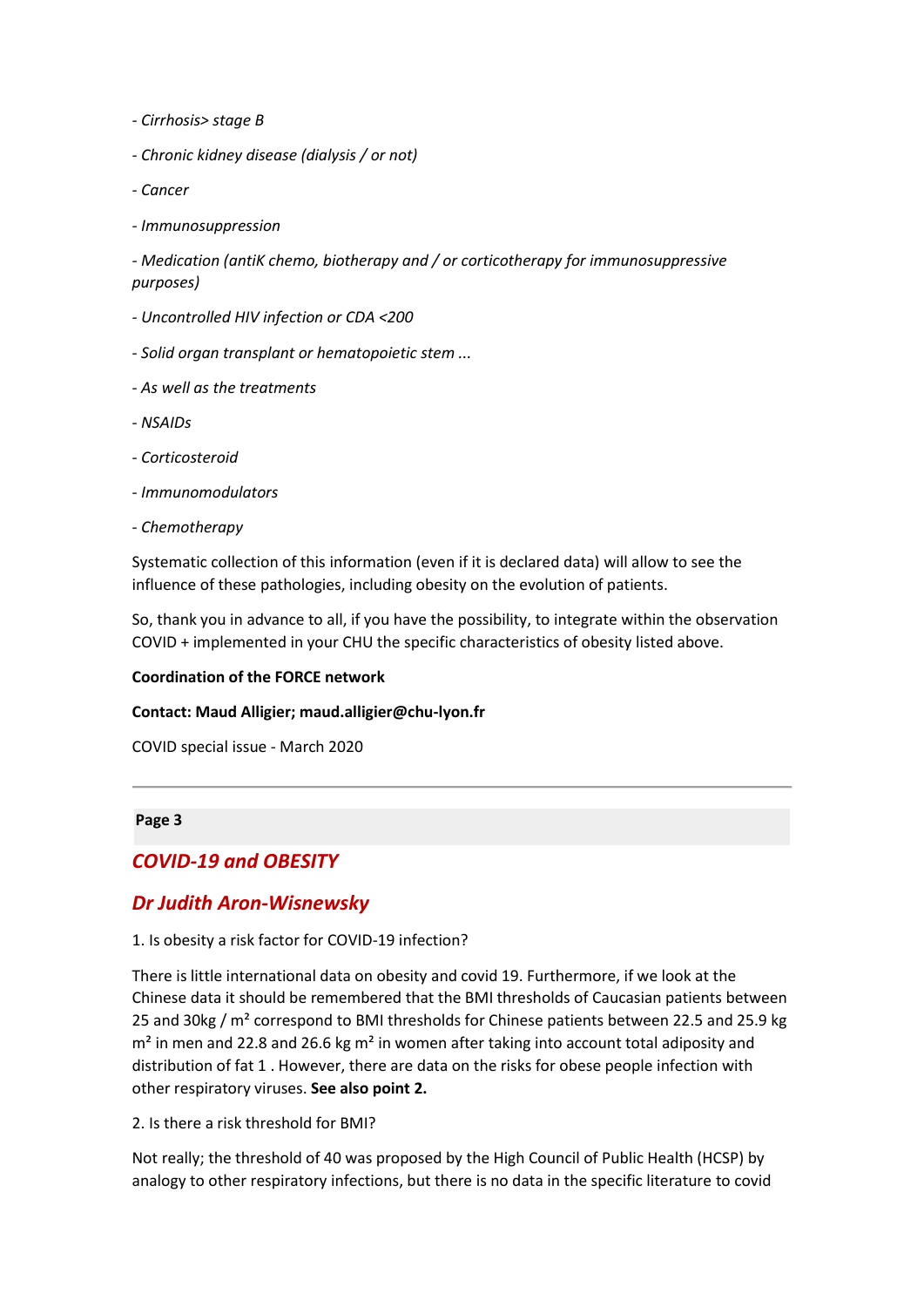19. Nevertheless, a 2018 study carried out in Mexico on the risks of hospitalization (taken as a severity marker) for patients with viral respiratory diseases has shown that obese patients (BMI> 30 kg /  $m<sup>2</sup>$ ) have an additional risk (OR = 3.18) and that this risk increases again in obese class 3 patients (OR = 18) 2 . This study also assessed risk factors (FDR) for infections with other viruses (including corona), and again shows that patients obese class 3 are at increased risk (OR = 2.78). Finally, the presence of other chronic pathologies also represented a hospital FDR (including COPD, asthma, type 2 diabetes and pathology cardiovascular).

3. What are the aggravating factors?

The HCSP issues recommendations for the prevention and management of COVID-19 in patients at risk of severe forms [\(](https://translate.google.com/translate?hl=en&prev=_t&sl=auto&tl=en&u=https://www.hcsp.fr/Explore.cgi/avisrapportsdomaine%3F%2520clefr%3D775) [https://www.hcsp.fr/Explore.cgi/avisrapportsdomaine? clefr](https://translate.google.com/translate?hl=en&prev=_t&sl=auto&tl=en&u=https://www.hcsp.fr/Explore.cgi/avisrapportsdomaine%3F%2520clefr%3D775)   $= 775$ 

- people aged 70 and over;

- patients with a cardiovascular history: complicated hypertension, accident cerebrovascular or coronary artery disease, heart surgery, stage heart failure

NYHA III or IV;

- insulin-dependent diabetics who are unbalanced or have complications secondary to their pathology;

- people with chronic respiratory pathology likely to decompensate during a viral infection;

- patients with chronic kidney disease on dialysis and patients with cancer under treatment.

**Despite the absence of data in the literature, due to an assumed risk given**

**data available on other respiratory infections are also considered**

**risk:**

- people with congenital or acquired immunosuppression, medication

- patients with cirrhosis at stage B of the Child-Pugh classification at least

### - **people with morbid obesity (body mass index> 40 kg / m 2** )

by analogy with influenza A (H1N1) 09.

COVID special issue - March 2020

#### **Page 4**

- 3.1 obesity-hypoventilation syndrome and other causes of respiratory failure?

Chronic pulmonary diseases are FDRs of severity and death (see next paragraph). The most frequently cited is COPD; otherwise the articles mention a "chronic disease

pulmonary unspecified "(see 3.6).

- 3.2 heart disease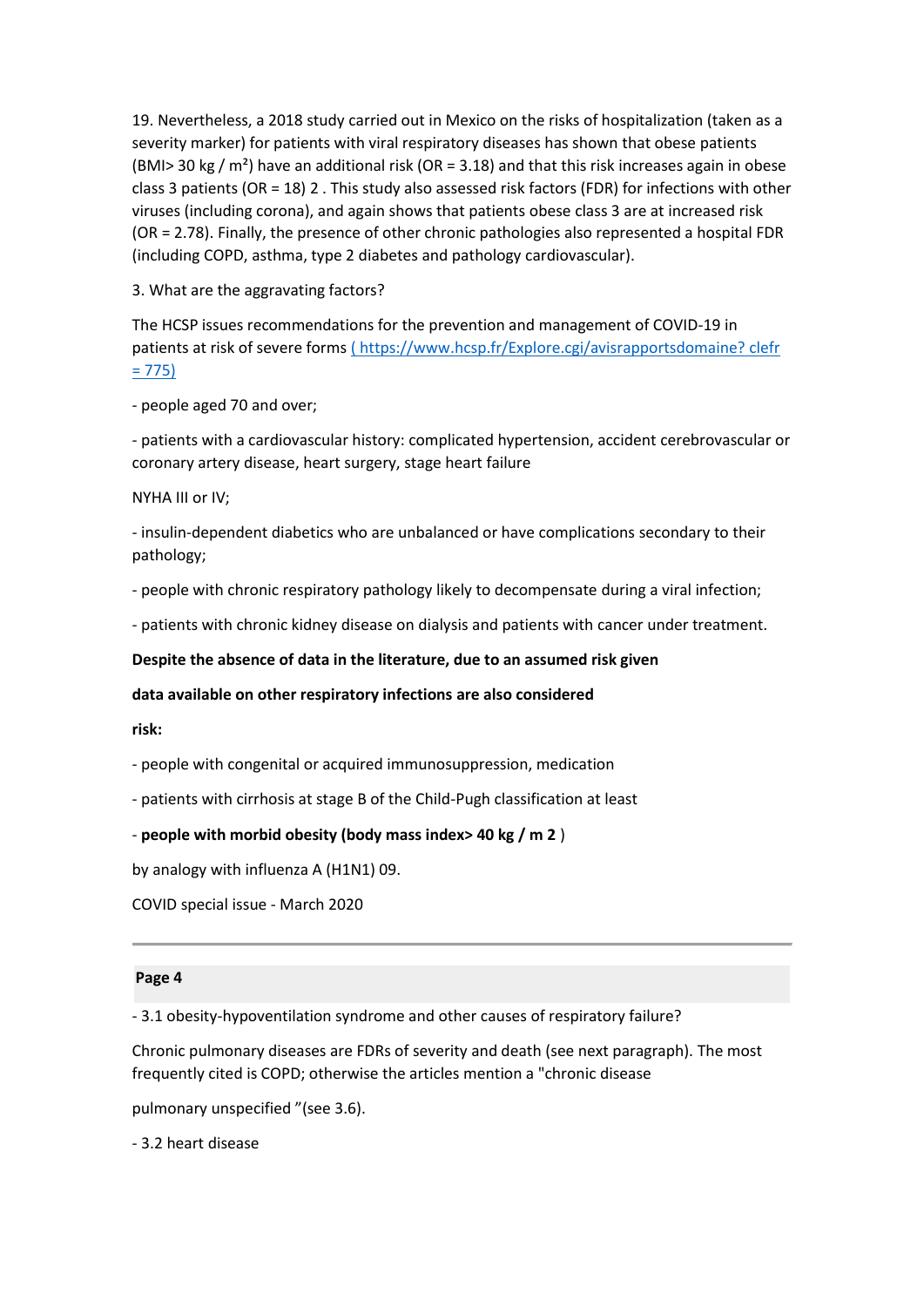A Chinese retrospective study 3 carried out in 112 patients with cardiovascular disease has separated patients into two groups: critical and stable. Factors associated with being in a critical condition were lower lymphocyte levels, higher CRP and PCT. So interesting, patients with higher BMIs were more at risk: in this population

Chinese 3, the BMI in the critical group was higher (25.5 vs. 22 kg /  $m<sup>2</sup>$ ), which corresponds to overweight thresholds in China 1 . Overweight therefore seems to be a risk factor for severity in patient population with CVD. A BMI > 25 kg /  $m<sup>2</sup>$  was also associated with the risk of mortality 3 .

-3.3 significant recent weight loss (ex: post bariatric surgery)?

There is little data on recent weight loss but patients who have developed ARDS (acute respiratory decompensation syndrome) are more malnourished than those who do not have one developed (significantly lower prealbumin, albumin and total protein) 4 . Albumin lower is also a factor of mortality in another study 5 .

- 3.4 Comorbidities frequently present in the patient suffering from obesity

The patients who died in China from the covid had all developed ARDS. Patients who have developed ARDS more often have comorbidities ( **hypertension or diabetes** ), but also **abnormalities kidney or liver function** (ASAT, ALAT, Bili higher), as well as inflammation increased (IL-6, ferritin), and increased **D-Dimers** 4 . However, these factors associated with greater morbidity (ARDS) is not associated with mortality. The only parameters associated with the mortality are increased D-dimers and inflammation (IL-6) 4 . Another study confirms that patients with D-Dimers> 1 μg / mL on admission have an OR of death of 18 5 .

In addition, this publication emphasizes the risk of mortality in patients with previous comorbidities ( **T2D, hypertension, coronary artery disease, COPD, chronic kidney disease including chronic renal failure** ), as well as **malnourished patients (** albumin <30 g / l) and those with increased inflammatory syndrome (IL-6, ferritin) 5 .

Another study confirms that the risk factors associated with being hospitalized resuscitation in case of covid 19 infection are old age, cardiovascular disease and diabetes. Furthermore, this study confirms that the elevation of D-dimers is a risk factor 6 .

Another study evaluated the FDR of death in covid + patients hospitalized in intensive care and

also find the presence of comorbidities (T2D, CVD diseases, chronic diseases pulmonary, stroke) 7 .

4. The risk of complications, such as mortality in intensive care or decompensation respiratory, is it increased for obese people?

There is little data on covid 19. We can find answers for others viral infectious respiratory pathologies. For the H1N1 flu in 2009, obesity is one of the factors associated with the severity of the clinical condition of patients hospitalized in intensive care but not a risk factor for mortality in a Mexican series 8 . Confirmed results in a series Canadian 9 and in a Spanish series 10 . This is to be balanced by an American series or obesity also represented a severity factor (risk multiplied by 15 for BMI> 40 kg /  $m<sup>2</sup>$  and by 1.5 between 30 and 39.9 kg /  $m<sup>2</sup>$ ). The risk of mortality in this series has not been calculated since all the 11 deceased patients were obese (8 dead out of 42 patients included).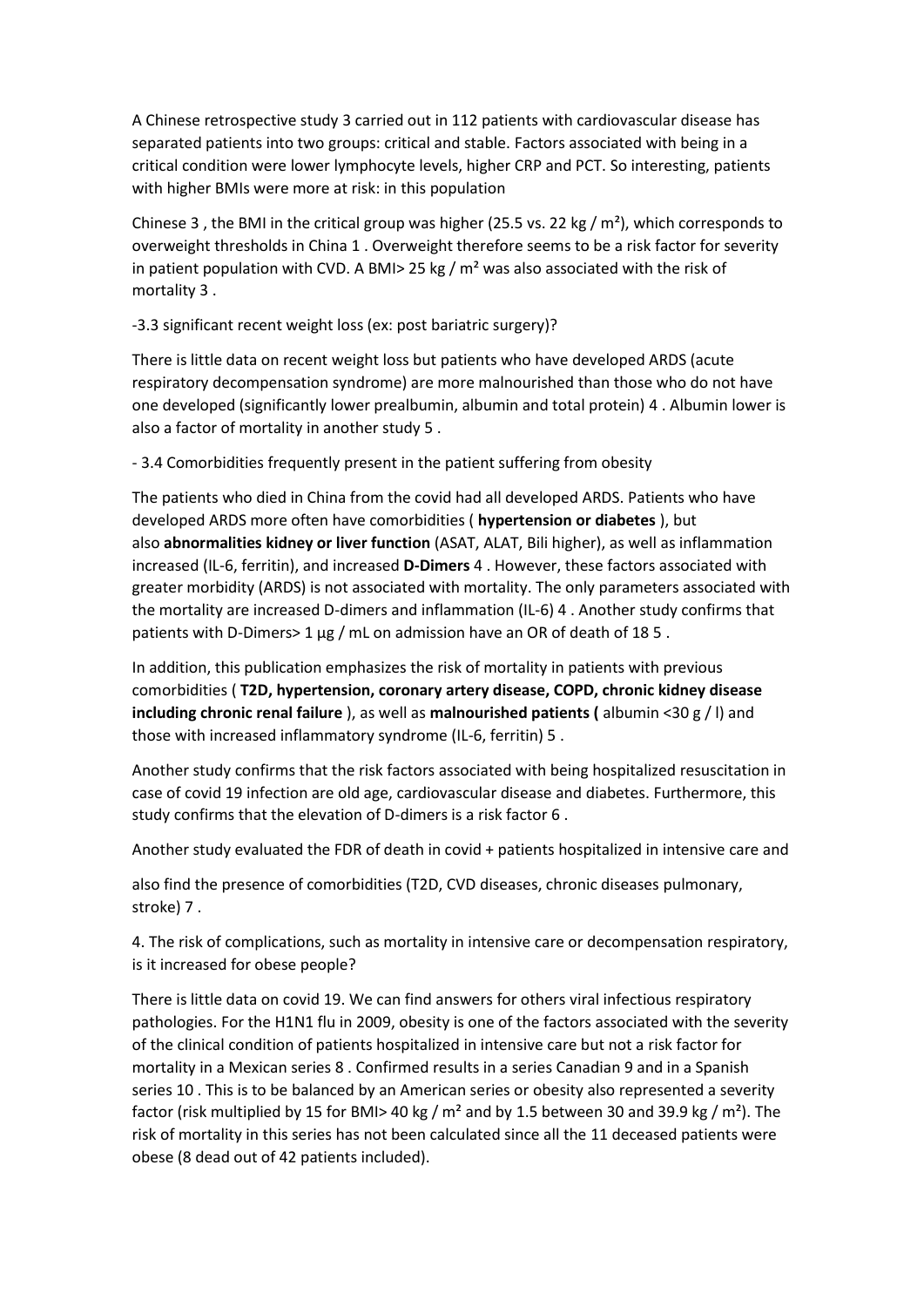*Dr Judith Aron-Wisnewsky*

COVID special issue - March 2020

### **Page 5**

References :

1.

He, W. *et al.* Lower BMI cutoffs to define overweight and obesity in China. *Obesity (Silver Spring)* **23** , 684–691 (2015).

2.

Moser, J.-AS *et al.* Underweight, overweight, and obesity as independent risk factors for hospitalization in adults and children from influenza and other respiratory viruses. *Influenza Other*

*Respir Viruses* **13** , 3–9 (2019).

3.

Peng, YD *et al.* [Clinical characteristics and outcomes of 112 cardiovascular disease patients infected by 2019-nCoV]. *Zhonghua Xin Xue Guan Bing Za Zhi* **48** , E004 (2020).

4.

Wu, C. *et al.* Risk Factors Associated With Acute Respiratory Distress Syndrome and Death in Patients With Coronavirus Disease 2019 Pneumonia in Wuhan, China. *JAMA Intern Med* (2020) doi: 10.1001 / jamainternmed.2020.0994.

5.

Zhou, F. *et al.* Clinical course and risk factors for mortality of adult inpatients with COVID-19 in

Wuhan, China: a retrospective cohort study. *Lancet* (2020) doi: 10.1016 / S0140-6736 (20) 30566-3.

6.

Wang, D. *et al.* Clinical Characteristics of 138 Hospitalized Patients With 2019 Novel

Coronavirus-Infected Pneumonia in Wuhan, China. *JAMA* (2020) doi: 10.1001 / jama.2020.1585.

7.

Yang, X. *et al.* Clinical course and outcomes of critically ill patients with SARS-CoV-2

pneumonia in Wuhan, China: a single-centered, retrospective, observational study. *Lancet Respir Med*